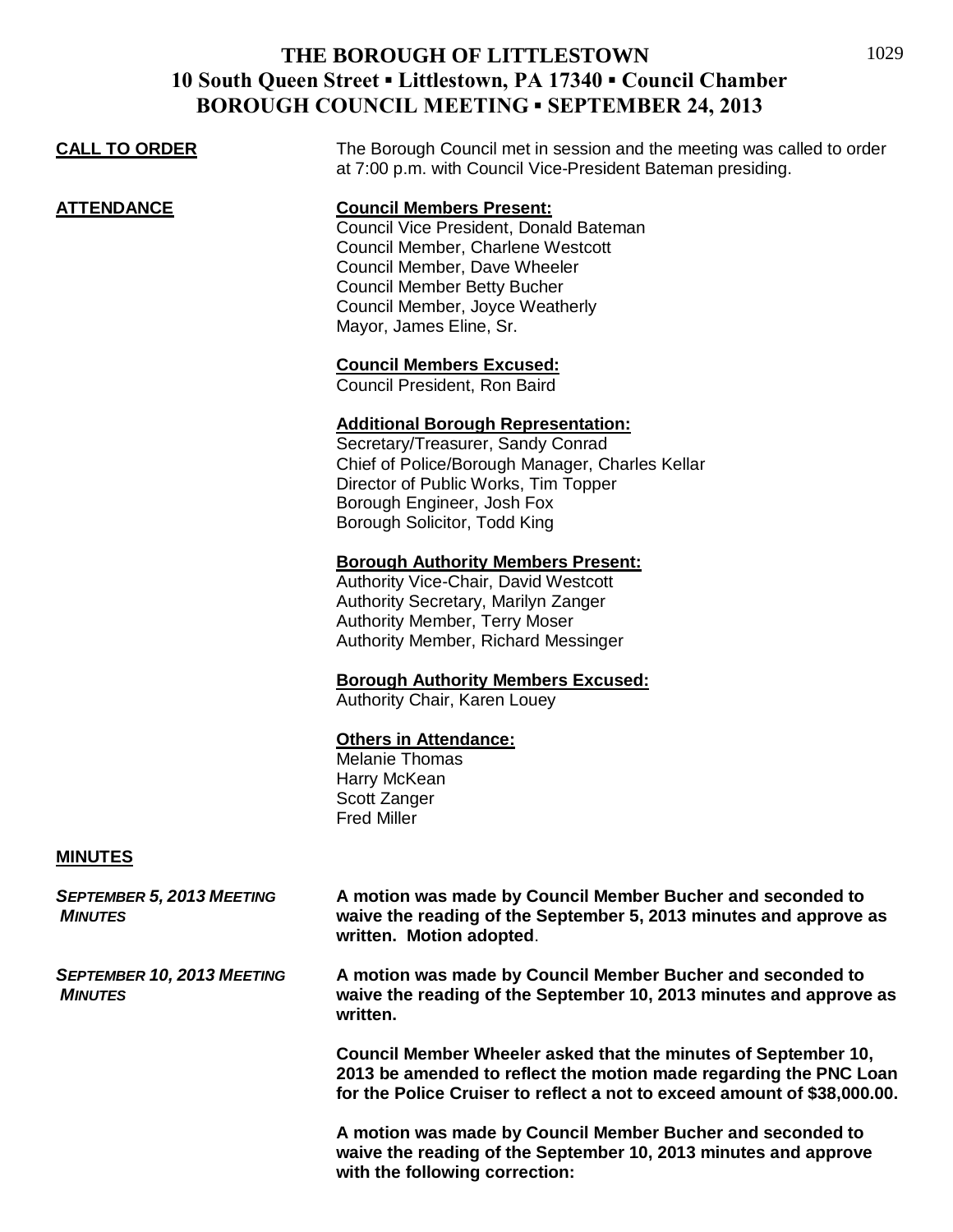## **THE BOROUGH OF LITTLESTOWN 10 South Queen Street ▪ Littlestown, PA 17340 ▪ Council Chamber BOROUGH COUNCIL MEETING ▪ SEPTEMBER 24, 2013**

**Amend the motion regarding the PNC Loan for the Police Cruiser to reflect a not to exceed amount of \$38,000.00. Motion adopted.**

| <b>APPROVAL AND</b><br>PAYMENT OF BILLS                     |                                                                                                                                                                                                                                               |
|-------------------------------------------------------------|-----------------------------------------------------------------------------------------------------------------------------------------------------------------------------------------------------------------------------------------------|
| <b>ACCOUNTS PAYABLE</b>                                     | A motion was made by Council Member Bucher and seconded to<br>approve the accounts payable for the General, Pool, Water and Sewer<br>Funds from September 4, 2013 through September 18, 2013 in the<br>amount of \$65,899.20. Motion adopted. |
| <b>PAYROLL</b>                                              | A motion was made by Council Member Bucher and seconded to<br>approve the payroll from September 4, 2013 through September 18,<br>2013 in the amount of \$38,560.14. Motion adopted.                                                          |
| <b>REVENUE &amp; EXPENDITURE REPORT</b>                     | A motion was made by Council Member Bucher and seconded to<br>approve the Revenue and Expenditure Report for the month of<br>August. Motion adopted.                                                                                          |
| <b>RECESS</b>                                               | Council Vice-President Bateman recessed the meeting of the Littlestown<br>Borough Council for the Borough Authority Meeting to be called to order at<br>7:15pm.                                                                               |
| <b>BOROUGH AUTHORITY</b>                                    | Borough Authority Vice-Chair Westcott called the meeting of the<br>Littlestown Borough Authority meeting to order at 7:15pm.                                                                                                                  |
| <b>PAYMENT APPLICATION #8</b><br>T-A-H, CONTRACT 12-1       | A motion was made by Authority Secretary Zanger and seconded<br>to approve Payment Application #8 to T-A-H Construction, Inc. for<br>contract 12-1 in the amount of \$781,956.78. Motion adopted.                                             |
| <b>PAYMENT APPLICATION #7</b><br><b>SWAM, CONTRACT 12-2</b> | A motion was made by Authority Member Moser and seconded to<br>approve Payment Application #7 to Swam Electric Co, Inc. for<br>contract 12-2 in the amount of \$6,586.56. Motion adopted.                                                     |
| <b>ADJOURN</b>                                              | A motion was made by Authority Secretary Zanger to adjourn the<br>meeting of the Littlestown Borough Authority. Motion adopted.                                                                                                               |
|                                                             | The meeting of the Littlestown Borough Authority Adjourned at 7:18pm.                                                                                                                                                                         |
| <b>RECONVENE</b>                                            | Council Vice-President Bateman reconvened the meeting of the<br>Littlestown Borough Council at 7:18pm.                                                                                                                                        |
| <b>NEW BUSINESS</b>                                         |                                                                                                                                                                                                                                               |
| <b>PAYMENT APPLICATION #8</b><br>T-A-H, CONTRACT 12-1       | A motion was made by Council Member Bucher and seconded to<br>approve Payment Application #8 to T-A-H Construction, Inc. for<br>contract 12-1 in the amount of \$781,956.78. Motion adopted.                                                  |
| <b>PAYMENT APPLICATION #7</b><br><b>SWAM, CONTRACT 12-2</b> | A motion was made by Council Member Bucher and seconded to<br>approve Payment Application #7 to Swam Electric Co, Inc. for<br>contract 12-2 in the amount of \$6,586.56. Motion adopted.                                                      |